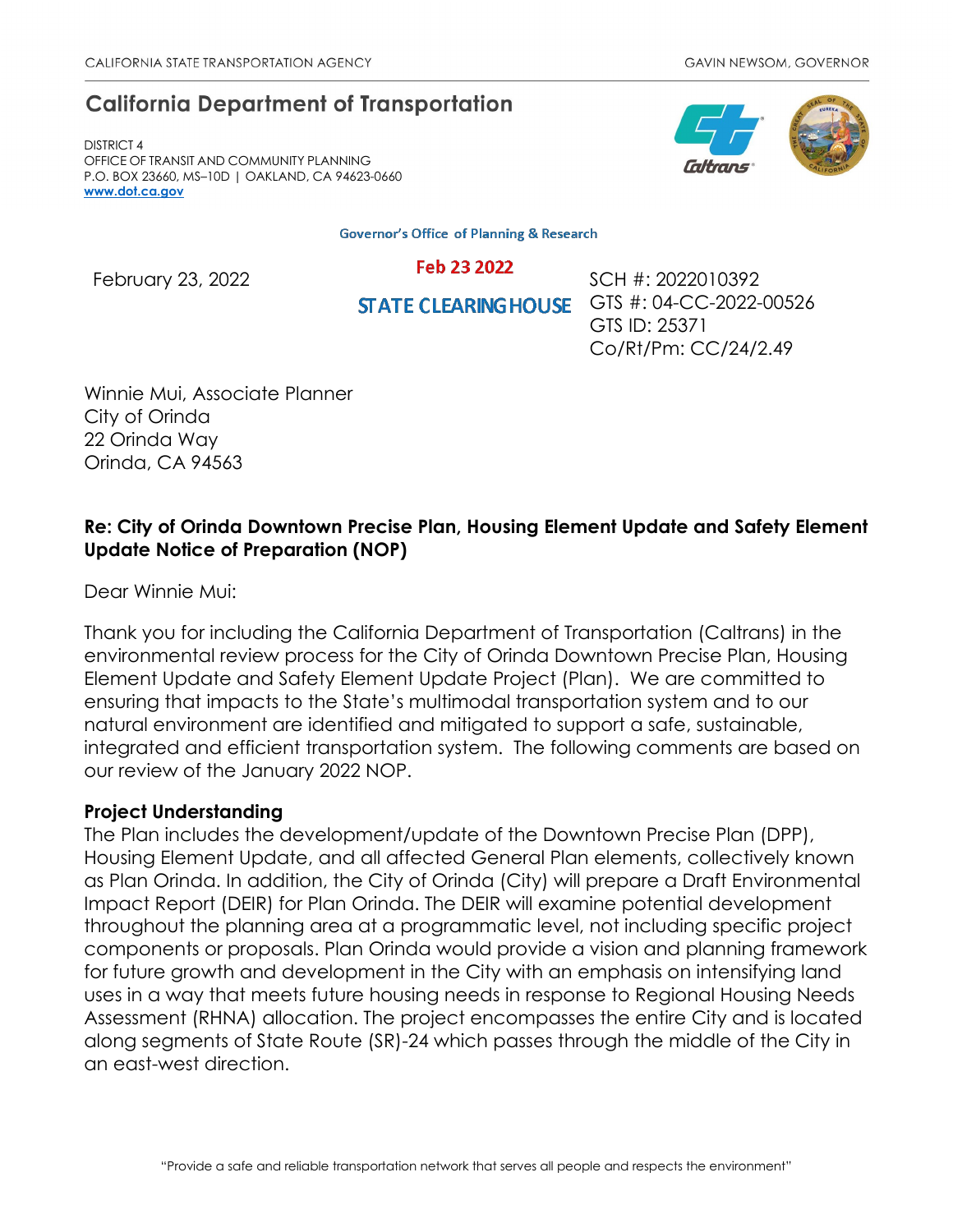Winnie Mui, Associate Planner February 23, 2022 Page 2

#### **Travel Demand Analysis**

With the enactment of Senate Bill (SB) 743, Caltrans is focused on maximizing efficient development patterns, innovative travel demand reduction strategies, and multimodal improvements. For more information on how Caltrans assesses Transportation Impact Studies, please review Caltrans' [Transportation Impact Study](https://dot.ca.gov/-/media/dot-media/programs/transportation-planning/documents/sb-743/2020-05-20-approved-vmt-focused-tisg-a11y.pdf)  [Guide \(T](https://dot.ca.gov/-/media/dot-media/programs/transportation-planning/documents/sb-743/2020-05-20-approved-vmt-focused-tisg-a11y.pdf)ISG, *[link](https://dot.ca.gov/-/media/dot-media/programs/transportation-planning/documents/sb-743/2020-05-20-approved-vmt-focused-tisg-a11y.pdf)*[\).](https://dot.ca.gov/-/media/dot-media/programs/transportation-planning/documents/sb-743/2020-05-20-approved-vmt-focused-tisg-a11y.pdf) Please note that current and future land use projects proposed near and adjacent to the State Transportation Network (STN) shall be assessed, in part, through the TISG.

Additionally, Caltrans requests the City determine that the City of Orinda's Plan Orinda is consistent with California Government Code Section 65088-65089.10 Congestion Management.

The City is requested to gain a determination of conformity from the Contra Costa Transportation Authority to determine that the Plan is consistent with and conforms to the Regional Transportation Plan Consistency Requirements of the County's Congestion Management Plan (CMP).

### **Transportation Impact Fees**

We encourage a sufficient allocation of fair share contributions toward multimodal and regional transit improvements to fully mitigate cumulative impacts to regional transportation. We also strongly support measures to increase sustainable mode shares, thereby reducing VMT. Caltrans welcomes the opportunity to work with the City and local partners to secure the funding for needed mitigation. Traffic mitigationor cooperative agreements are examples of such measures.

If proposed projects within the Plan are determined to have significant impacts on State facilities, travel modes, or programs, Caltrans suggests the following Regional Transportation Plan (Plan Bay Area 2050) project for fair share contributions:

| <b>RTP ID</b> | <b>Project Description</b>                                                                                                                                               |
|---------------|--------------------------------------------------------------------------------------------------------------------------------------------------------------------------|
| 21-T06-033    | This program includes funding to implement SR-24 interchange<br>improvements at Camino Pablo and a new eastbound auxiliary lane<br>between Wilder Road and Camino Pablo. |